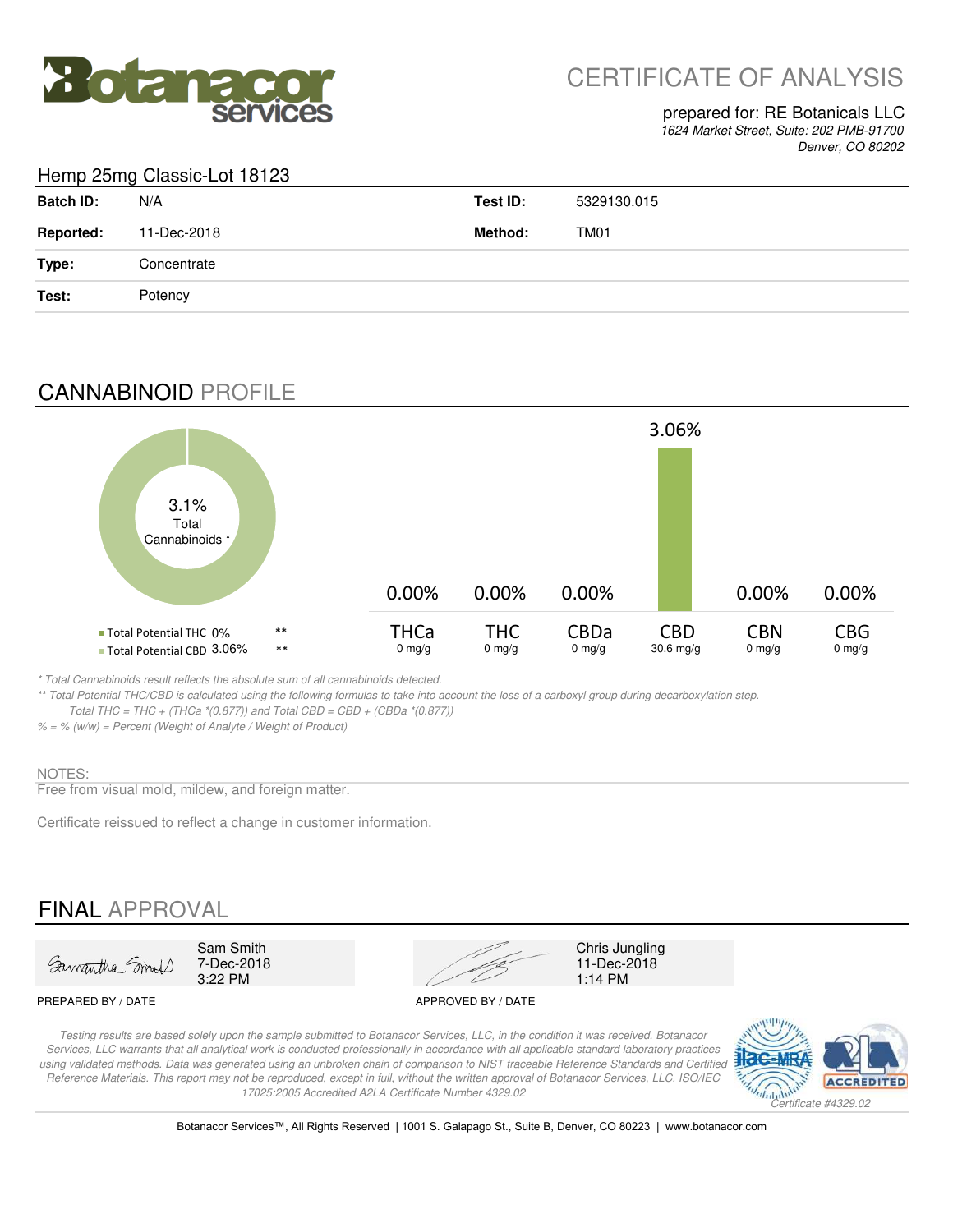

# CERTIFICATE OF ANALYSIS

#### prepared for: RE BOTANICALS LLC

*1624 Market Street, Suite: 202 PMB-91700 Denver, CO 80202*

#### Hemp 25mg Classic-Lot 18123

| <b>Batch ID:</b> | N/A                      | Test ID: | 9078352.008 |
|------------------|--------------------------|----------|-------------|
| <b>Reported:</b> | 12-Dec-2018              | Method:  | TM04        |
| Type:            | Concentrate              |          |             |
| Test:            | <b>Residual Solvents</b> |          |             |
|                  |                          |          |             |

# RESIDUAL SOLVENTS

| <b>Solvent</b>                          | <b>Reportable Range (ppm)</b> | Result (ppm) |
|-----------------------------------------|-------------------------------|--------------|
| Propane                                 | $100 - 2000$                  | 0            |
| <b>Butanes</b><br>(Isobutane, n-Butane) | $100 - 2000$                  | $\pmb{0}$    |
| Pentane                                 | $100 - 2000$                  | $\pmb{0}$    |
| Ethanol                                 | $100 - 2000$                  | $\pmb{0}$    |
| Acetone                                 | $100 - 2000$                  | $\pmb{0}$    |
| <b>Isopropyl Alcohol</b>                | $100 - 2000$                  | $\pmb{0}$    |
| Hexane                                  | $6 - 120$                     | $\pmb{0}$    |
| <b>Benzene</b>                          | $0.2 - 4$                     | 0.0          |
| Heptanes                                | $100 - 2000$                  | $\pmb{0}$    |
| Toluene                                 | $18 - 360$                    | $\pmb{0}$    |
| <b>Xylenes</b><br>(m,p,o-Xylenes)       | 43 - 860                      | $\pmb{0}$    |

NOTES:

Free from visual mold, mildew, and foreign matter.

# FINAL APPROVAL

Sawantha Smit

Sam Smith 12-Dec-2018 1:46 PM

Mike Branvold 12-Dec-2018 5:09 PM

PREPARED BY / DATE APPROVED BY / DATE

*Testing results are based solely upon the sample submitted to Botanacor Services, LLC, in the condition it was received. Botanacor Services, LLC warrants that all analytical work is conducted professionally in accordance with all applicable standard laboratory practices using validated methods. Data was generated using an unbroken chain of comparison to NIST traceable Reference Standards and Certified Reference Materials. This report may not be reproduced, except in full, without the written approval of Botanacor Services, LLC. ISO/IEC 17025:2005 Accredited A2LA Certificate Number 4329.02*



Botanacor Services™, All Rights Reserved | 1001 S. Galapago St., Suite B, Denver, CO 80223 | www.botanacor.com